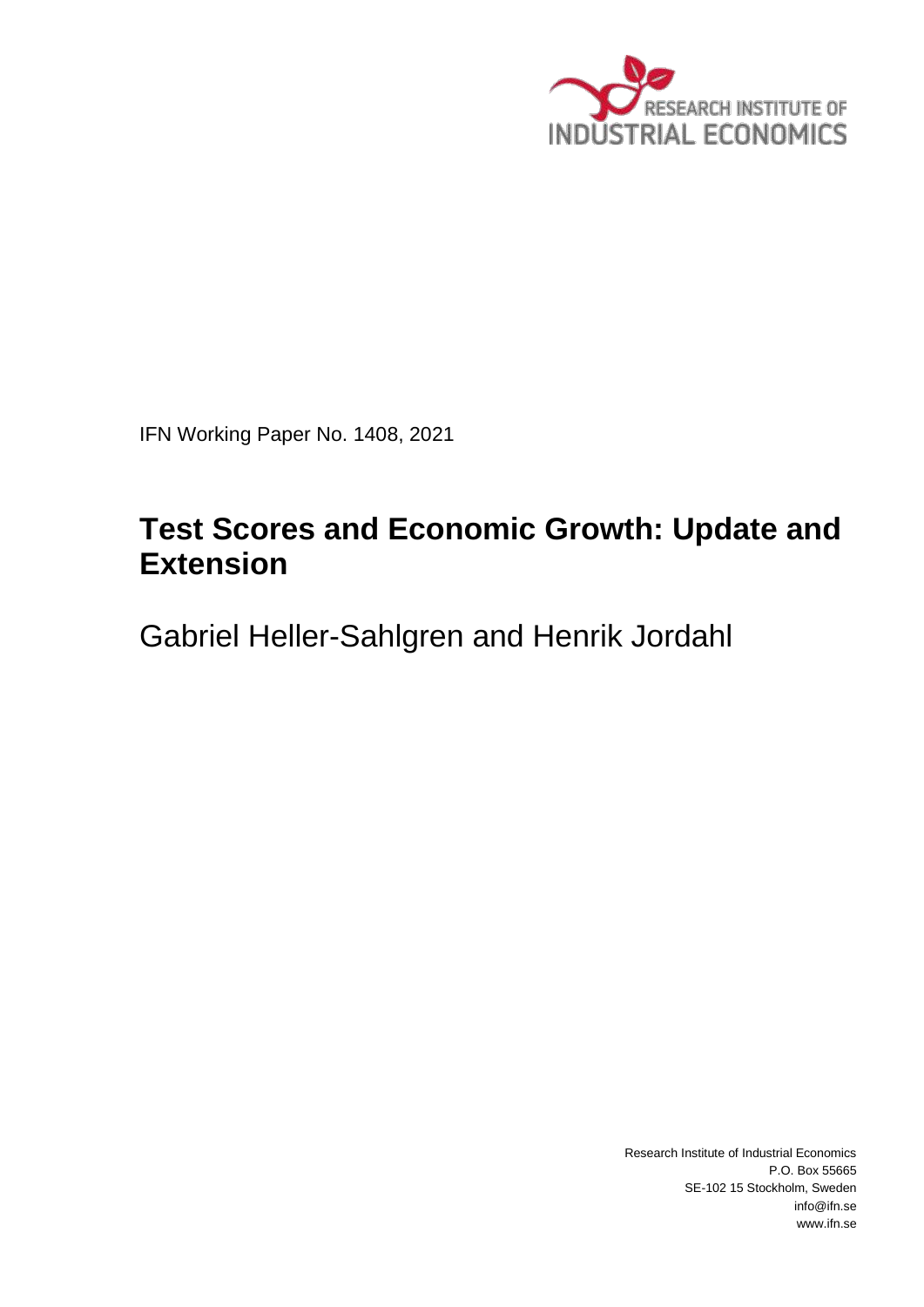# **Test scores and economic growth: Update and extension**

Gabriel Heller-Sahlgren\* and Henrik Jordahl\*\*

September 29, 2021

**Abstract:** Research indicates that education quality – measured by test scores in international student surveys – predicts economic growth. In this paper, we extend previous findings up to 2016 and analyse test scores of upper-secondary school students only. We find that the positive relationship between growth and test scores holds in both cases. The share of top-performing students exhibits a stronger correlation with economic growth than does the share of students who meet basic requirements.

**JEL Codes:** I25, O15, O57

**Keywords:** Education, economic growth, PISA, TIMSS, top-performing students

<sup>\*</sup> Research Institute of Industrial Economics (IFN) and London School of Economics; email: gabriel.heller.sahlgren@ifn.se.

Örebro University School of Business and IFN; email: [henrik.jordahl@oru.se](mailto:henrik.jordahl@oru.se)

We acknowledge financial support from the Confederation of Swedish Enterprise and the IFN Research Program The Economics of the Service Sector.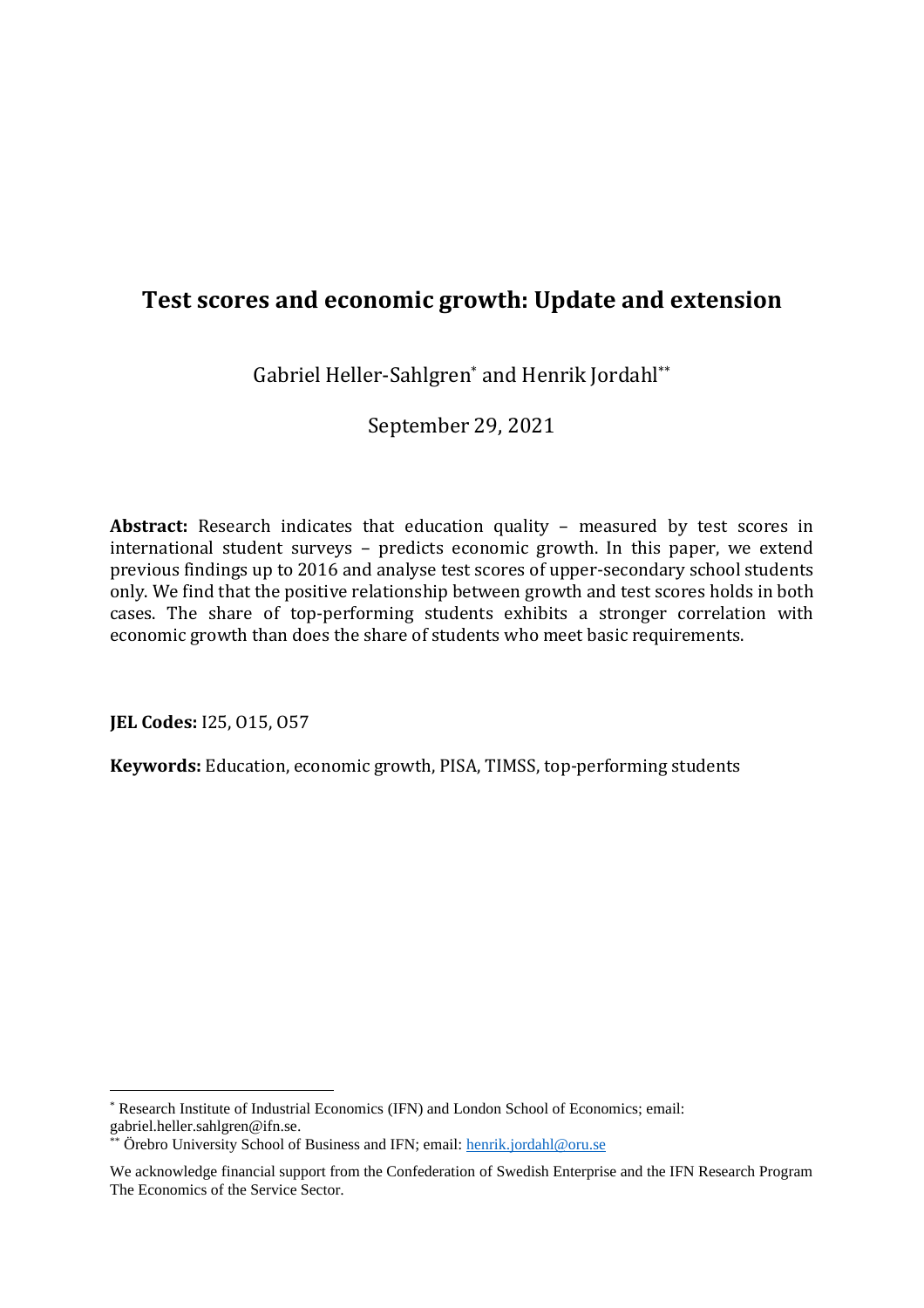# **1. Introduction**

The wealth of nations varies with levels of human capital. Research has demonstrated a strong relationship between countries' performances in international student surveys, such as PISA and TIMSS, and their per-capita growth rates (Hanushek and Woessmann 2015). In this paper, we provide an update of the cross-country evidence presented by Hanushek and Woessmann (2015). We also use test scores among upper-secondary school students in TIMSS 1995 to investigate whether upper-secondary school quality predicts growth.<sup>1</sup>

We find that the positive relationship between growth and test scores holds when economic growth is measured up until 2016. The relationships holds both when using test scores from all students in primary and secondary schools and when using test scores from students in the last year of upper-secondary school.

Our estimates also indicate a high impact of top-performing students. The share of topperforming students exhibits a correlation with economic growth that is five times as strong as the correlation between the share of students who meets basic requirements and economic growth.

# **2. Previous research on the impact of education on growth**

For long, empirical research on the relationship between human capital and economic growth focused on measures of education quantity, such as school-enrolment rates and average years of schooling (e.g. Barro 1991; Castelló-Climent and Hidalgo-Cabrillana 2012; Delgado et al. 2013; Krueger and Lindahl 2001; Gennaioli et al. 2013; Sala-i-Martin et al. 2004). However, more recent research finds that it is the quality of education – as measured by test scores in international student surveys – that matter for economic growth (Hanushek and Woessmann 2015).

The shift in focus from measures of education quantity to quality has been crucial to understand growth. In a study of 50 countries in the period 1960–2000, Hanushek and Woessmann (2008) find a strong impact of education quality on growth: a one standard deviation increase in test scores raises growth by up to 2 percentage points, while average years of schooling has no effect.

Researchers have used several techniques to investigate whether these findings reflect a causal relationship, for example by using school-system features as instrumental variables (Hanushek and Woessmann 2012a, 2012b) and investigating the relationship between changes in test scores and changes in growth (Hanushek and Woessmann 2012b). These studies suggest that the relationship is causal. Still, some doubts remain due to intricate measurement problems (Lindahl 2015).

Finally, we recognise that test scores do not merely pick up students' cognitive skills, but also capture non-cognitive skills, such as conscientiousness, that seem to influence

<sup>1</sup> For a related policy-oriented paper focusing on economic growth in Sweden and how it can be increased by education policies, see Heller-Sahlgren and Jordahl (2019).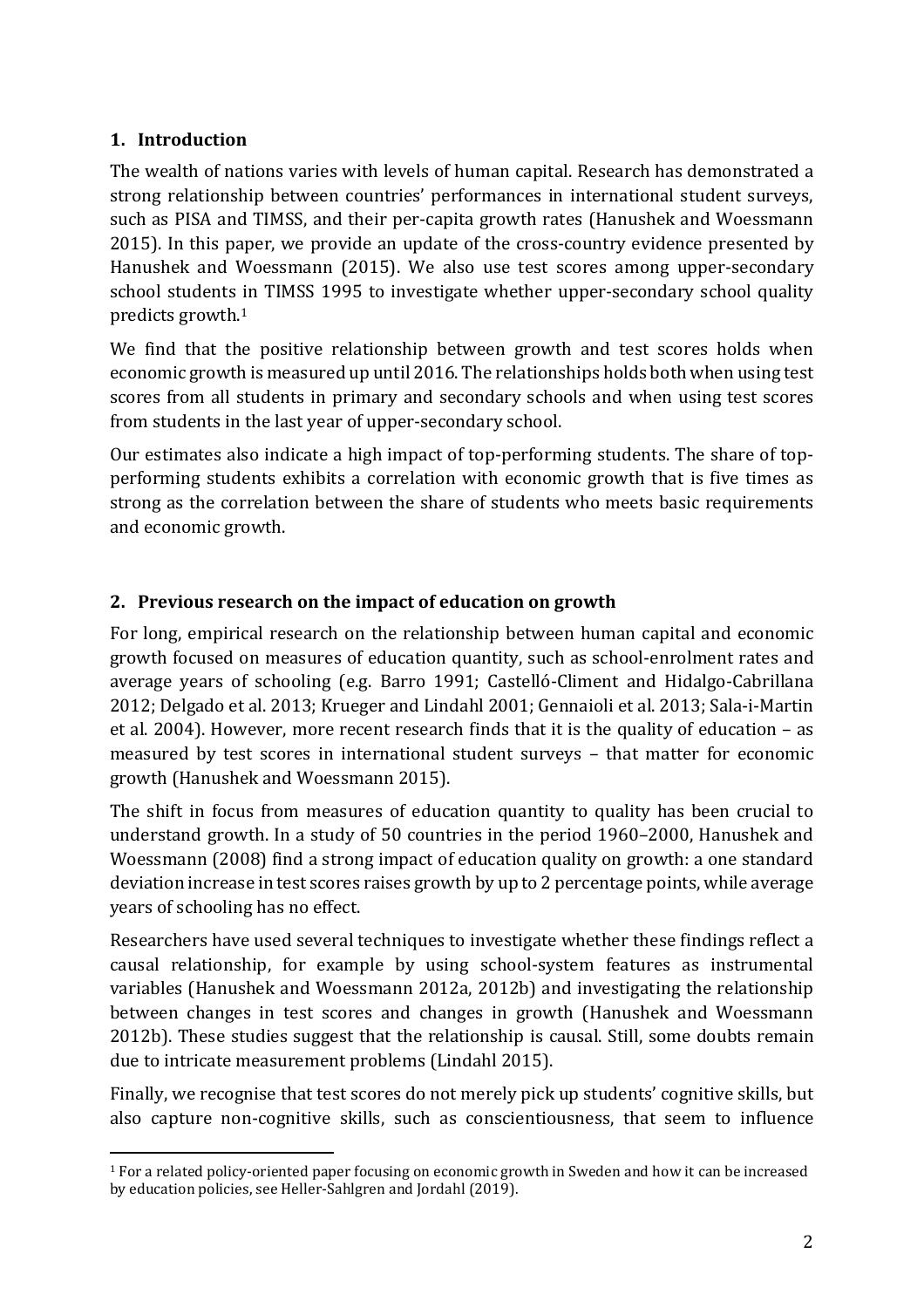growth to the same extent as cognitive skills (see Balart et al. 2018). In other words, test scores appear to be a good measure of both cognitive and non-cognitive skills of importance for growth.

### **3. Test scores and economic growth**

To examine the relationship between test scores and per-capita GDP growth, we use test scores obtained from Hanushek and Woessmann (2012b) for 50 countries – constructed from international tests in mathematics and science, conducted in primary and secondary school between 1963 and 2003 – and per-capita GDP data in 2011 US dollars, adjusted for purchasing power, between 1960 and 2016 from the Maddison Project Database (Bolt et al. 2018). While Hanushek and Woessmann (2012b) studies growth up to 2000 (and 2007), our longer period includes the 2008 financial crises and its aftermath. In the analysis, we adjust for differences in the GDP per capita and years of schooling in 1960.<sup>2</sup>

The regression results in column (2) in Table 1 suggest that a one standard deviation increase in test scores raises growth by 1.3 percentage points. Initial GDP per capita and years of schooling together explain 46 per cent of the variation in growth in column (1) – a figure that increases to 80 per cent when we add test scores in column (2). Adding test scores also reduces the coefficient for years of schooling close to zero. We exclude Zimbabwe – an extreme outlier – in our main specification. However, in column (3), we include Zimbabwe, and the estimates are by and large similar.

| Table 1. International test scores and per-capita dDT growth |                       |                           |                    |  |  |
|--------------------------------------------------------------|-----------------------|---------------------------|--------------------|--|--|
|                                                              |                       | (2)                       | (3)                |  |  |
|                                                              | 1960-2016             |                           |                    |  |  |
|                                                              | Excluding<br>Zimbabwe | <b>Excluding Zimbabwe</b> | Including Zimbabwe |  |  |
| Average test score                                           |                       | $0.013***$                | $0.014***$         |  |  |
|                                                              |                       | $(-0.002)$                | (0.002)            |  |  |
| Years of schooling (1960)                                    | $0.002***$            | 0.000                     | $-0.000$           |  |  |
|                                                              | (0.001)               | (0.000)                   | (0.001)            |  |  |
| $\log$ ) GDP per capita (1960)                               | $-0.013***$           | $-0.011***$               | $-0.010***$        |  |  |
|                                                              | (0.002)               | (0.001)                   | (0.002)            |  |  |
| Adjusted $R^2$                                               | 0.46                  | 0.80                      | 0.65               |  |  |
| n                                                            | 49                    | 49                        | 50                 |  |  |

#### **Table 1. International test scores and per-capita GDP growth**

Note: Significance levels: \*p<0.1; \*\*p<0.05; \*\*\*p<0.01. Robust standard errors in parentheses.

Our results for the period 1960–2016 largely correspond to those of Hanushek and Woessmann for 1960–2000. If anything, our results are slightly weaker, which appears to be explained by differences in the growth period analysed. If we instead study the period 1960–2000, we find that a one standard deviation increase in test scores raises growth by 1.9 percentage points.

<sup>2</sup> More specifically, we adjust for the natural logarithm of GDP per capita and the average years of schooling in the populations in 1960. The first variable is obtained from Bolt et al. (2018) and the latter from Barro and Lee (2013).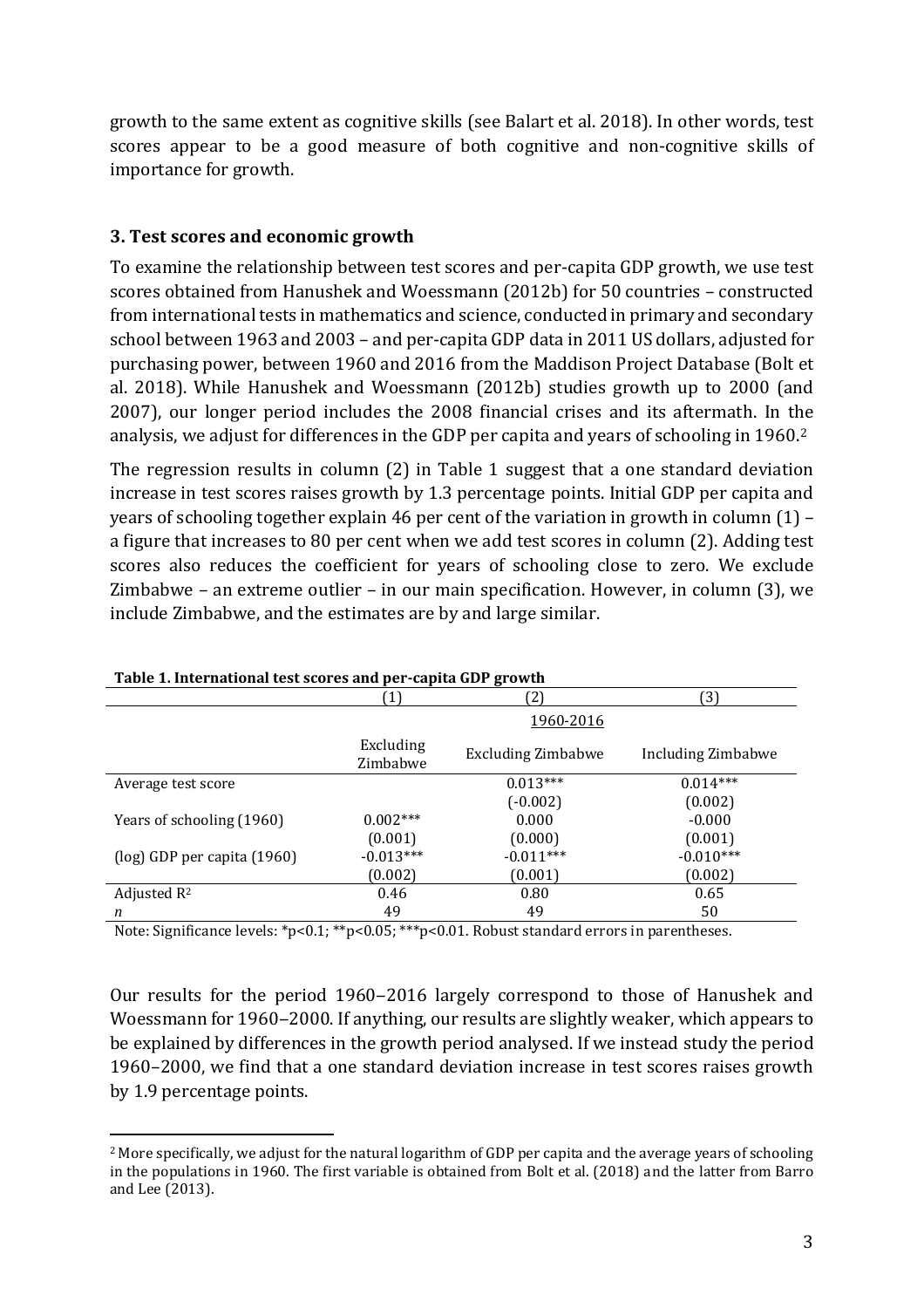#### *The impact of upper-secondary school tests scores*

Next, we investigate the relationship between results in TIMSS 1995 among students in the final year of upper-secondary school and average annual growth in the period 1990– 2016. These data are only available for 21 countries.

The results are reported in Table 2. While the impact is smaller compared with the results in Table 1, which is obtained using scores from tests conducted in primary, lowersecondary, and upper-secondary school, it is important to note the shorter growth period analysed and that the number of countries included is fewer than half compared with Hanushek and Woessmann's dataset. The relationship in Table 2 suggests that countries scoring one standard deviation higher in TIMSS 1995 had 0.61 percentage points higher growth annually between 1990 and 2016.

| TIMSS 1995 score          | 1990-2016<br>$0.006***$ |  |
|---------------------------|-------------------------|--|
|                           | (0.002)                 |  |
| Years of schooling (1995) | $0.001*$                |  |
|                           | (0.0001)                |  |
| (log) GDP per capita      | $-0.009***$             |  |
|                           | (0.0003)                |  |
| Adjusted R2               | 0.37                    |  |
| n                         | 21                      |  |

#### **Table 2. Upper-secondary school quality and per-capita GDP growth**

Note: Significance levels: \*p<0.1; \*\*p<0.05; \*\*\*p<0.01. Robust standard errors in parentheses.

#### *Students reaching basic literacy and top-performing students*

In this section, we analyse the relationship between growth and (1) the share of students reaching basic literacy as well as (2) the share of top-performing students in international tests. The former is defined as the share who score at least 400 points – equivalent to one standard deviation below the OECD average – in Hanushek and Woessmann's dataset, while the latter is defined as the share who score at least 600 points – equivalent to one standard deviation above the OECD average – in this dataset.

The results in Table 3 show that both groups of students matter for growth, but that topperforming students are considerably more important than students reaching basic literacy. While a 10-percentage point increase in the share of students reaching basic literacy raises the annual growth rate by 0.18 percentage points, an equivalent increase in the share of top-performing students raises the annual growth rate by 0.87 percentage points.<sup>3</sup> In comparison, Hanushek and Woessmann (2012b) found corresponding effects of 0.3 and 1.3 percentage points. Although the estimates have decreased somewhat, the ratio has remained roughly constant.

<sup>3</sup> We analysed the potential interaction between the share of students reaching basic literacy and the share of top-performing students but found little evidence of any interaction effects.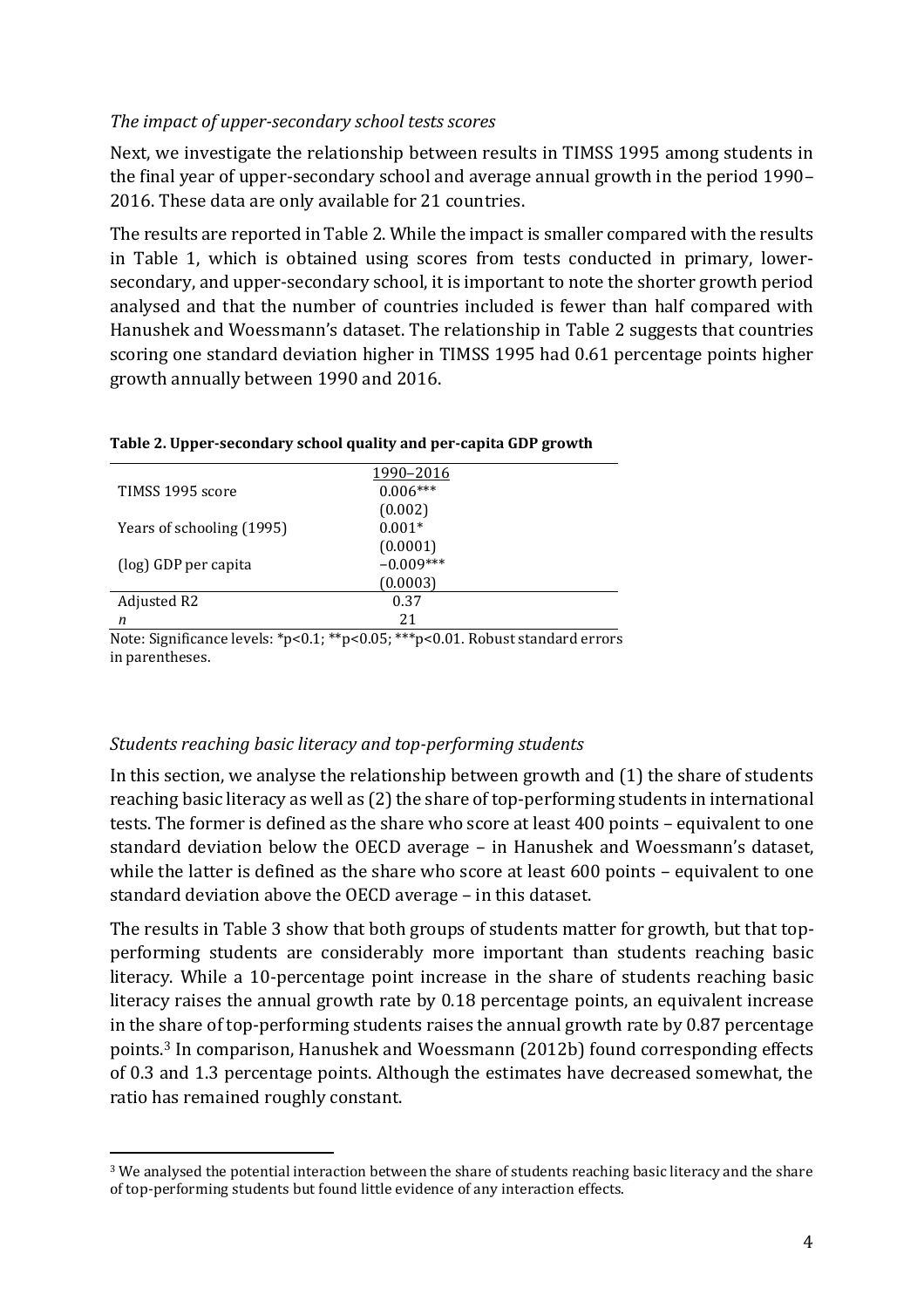| . .<br>້                                  | ້<br>$\mathbf{1}$         | 2)                        |
|-------------------------------------------|---------------------------|---------------------------|
|                                           | 1960-2016                 |                           |
|                                           | <b>Excluding Zimbabwe</b> | <b>Including Zimbabwe</b> |
| Share of top-performing students          | $0.087***$                | $0.106***$                |
|                                           | (0.024)                   | (0.030)                   |
| Share of students reaching basic literacy | $0.018***$                | $0.015***$                |
|                                           | (0.006)                   | (0.006)                   |
| Years of schooling (1960)                 | $-0.000$                  | $-0.000$                  |
|                                           | (0.000)                   | (0.000)                   |
| $\log$ ) GDP per capita (1960)            | $-0.011***$               | $-0.009***$               |
|                                           | (0.001)                   | (0.002)                   |
| Adjusted $R^2$                            | 0.79                      | 0.64                      |
| n                                         | 49                        | 50                        |

#### **Table 3. Basic literacy, high-performers, and per-capita GDP growth**

Note: Significance levels: \*p<0.1; \*\*p<0.05; \*\*\*p<0.01. Robust standard errors i parentheses.

#### **4. Conclusion**

In this note, we confirm that student achievement in international surveys, such as PISA and TIMSS, translates into economic growth. Our investigation extends previous studies by calculating growth based on per capita GDP up until 2016 and by confirming the positive relationship also for test from upper-secondary education.

Like previous studies, we find that the impact of the share of top-performing students on economic growth is considerably stronger than the impact of the share of students reaching basic literacy. In consequence, a growth promoting education policy should both ensure that gifted children are able to reach their potential and that all students reach basic requirements.

On a general level, education reform is bound to be an important ingredient in any longterm growth strategy. Although education has several non-economic benefits, the economic benefits provide a strong motivation for future research that links education reform to international test scores and – in turn – to economic growth.

#### **References**

- Balart, P., Oosterveen, M., Webbink, D., 2018. Test scores, noncognitive skills and economic growth. *Economics of Education Review*, 63, 134-153.
- Barro, R. J., 1991. Economic growth in a cross-section of countries. *Quarterly Journal of Economics,* 106(2), 403‒↨443.
- Barro, R. J., Lee, J.-W., 2013. A new data set of educational attainment in the world, 1950-2010. Journal of Development Economics, 104, 184-198.
- Bolt, J., Inklaar, R., de Jong, H., van Zanden, J. L., 2018. Rebasing 'Maddison': New income comparisons and the shape of long-run economic development. Maddison Project Database, version 2018.